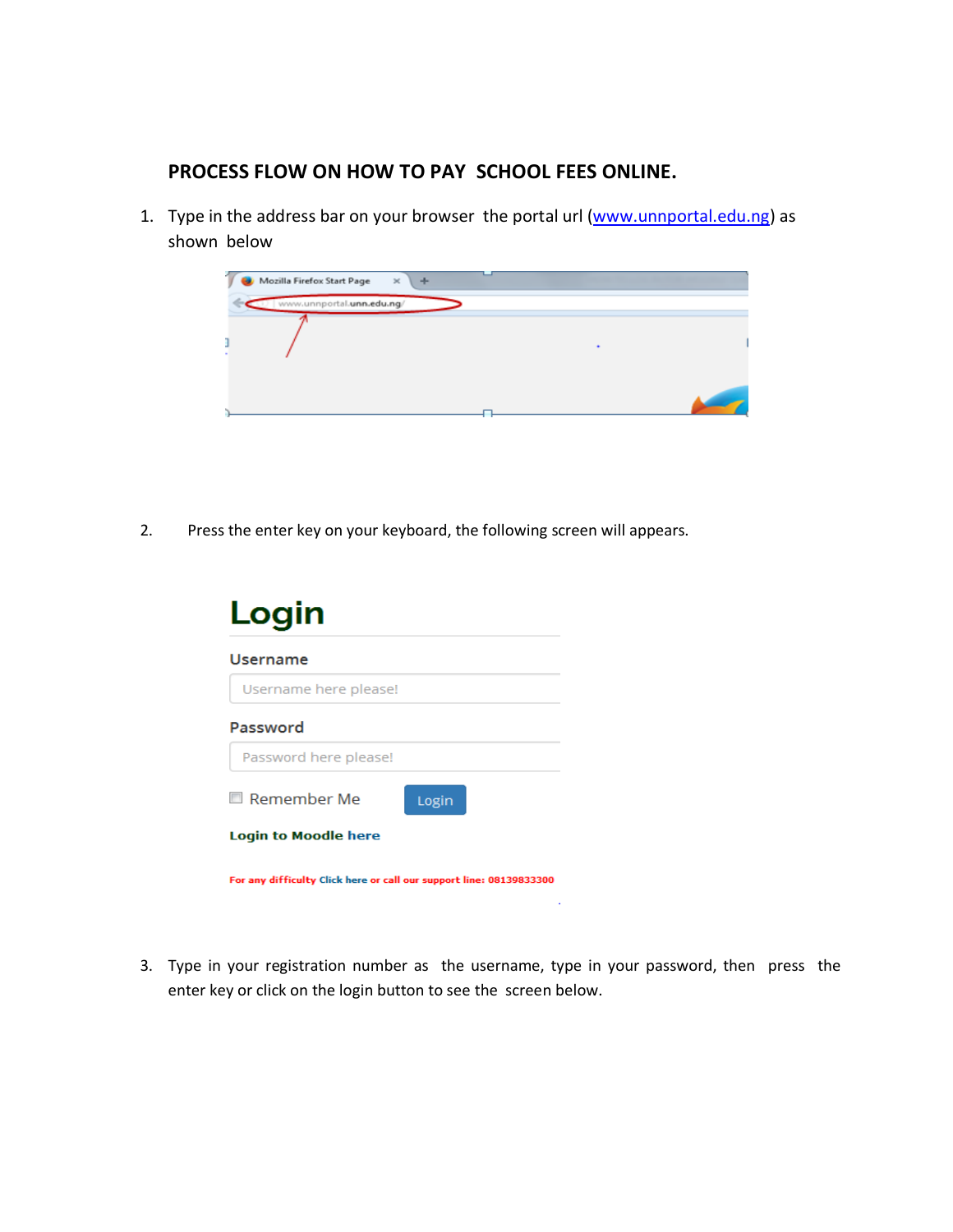|                                 |   | apsima sua civilità di ti |                      |
|---------------------------------|---|---------------------------|----------------------|
| O<br>Online(Mon-Fri;8am-5pm)    |   |                           |                      |
| <b>PROFILE</b>                  | Y |                           |                      |
| <b>ADMISSIONS</b>               | ٧ |                           |                      |
| <b>ACCEPTANCE</b>               | v |                           |                      |
| <b>SCHOOL FEES</b>              |   |                           | Hello OGBONNA CHINAS |
| HOSTEL ALLOCATION               | v |                           | Nsukka Portal.       |
| <b>COURSE REGISTRATION</b>      | Y |                           |                      |
| <b>ELEARNING</b>                | v |                           |                      |
| <b>HANDBOOK</b>                 | v |                           |                      |
| <b>RESULTS</b>                  | Y |                           |                      |
| <b>Education Service Charge</b> | v |                           |                      |
| <b>REPARATION</b>               | Y |                           |                      |
| <b>UNN HOTSPOT</b>              | Y |                           |                      |
| <b>SIGN OUT</b>                 | Y |                           |                      |
|                                 |   |                           |                      |

4. From the menu items on the left, click on the drop down button on "SCHOOL FEES" as shown above, to see the next screen as shown below. Observe the second dropdown menu under "SCHOOL FEES"

| $\sim$<br><b>Offline</b>        |                          |
|---------------------------------|--------------------------|
| <b>PROFILE</b>                  | $\sim$                   |
| <b>ADMISSIONS</b>               | $\sim$                   |
| <b>ACCEPTANCE</b>               | $\sim$                   |
| <b>SCHOOL FEES</b>              | $\overline{\phantom{a}}$ |
| <b>Get School Fees Invoice</b>  |                          |
| Pay School Fees                 |                          |
| <b>Reprint School Fees</b>      |                          |
| <b>Previous School Fees</b>     |                          |
| <b>HOSTEL ALLOCATION</b>        | $\sim$                   |
| <b>COURSE REGISTRATION</b>      | $\sim$                   |
| <b>ELEARNING</b>                | $\sim$                   |
| <b>HANDBOOK</b>                 | $\sim$                   |
| <b>RESULTS</b><br>$\ddot{}$     | $\sim$                   |
| <b>Education Service Charge</b> | $\sim$                   |
| <b>REPARATION</b>               | $\sim$                   |
| <b>UNN HOTSPOT</b>              | $\sim$                   |
| <b>SIGN OUT</b>                 | $\sim$                   |

5. Click on "Pay School Fees" . You will notice a dialog box of " School Fees Payment Procedure", as shown below. (Read through this procedure carefully).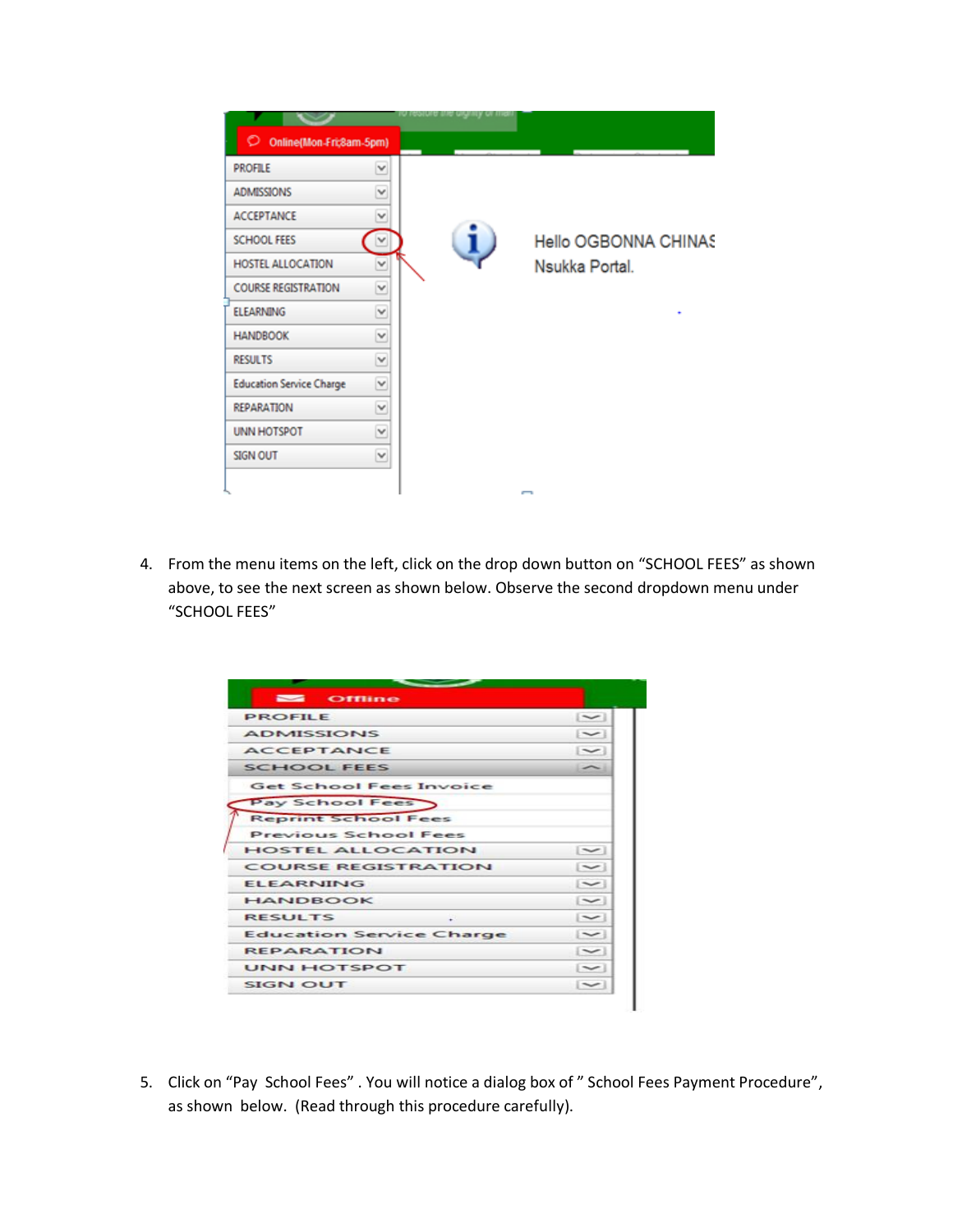|   | (1) Generate School Fees Invoice.                                                                                                                                                                   |                    |  |  |
|---|-----------------------------------------------------------------------------------------------------------------------------------------------------------------------------------------------------|--------------------|--|--|
| i | (2) Proceed to the Bank with the Invoice bearing the RRR and the Cash.                                                                                                                              |                    |  |  |
|   | (3) Present the Invoice bearing the RRR to the Teller and request for the Payment to be processed on Remita<br>(4) Pay School fees at the Bank and obtain a receipt for the Successful Transaction. |                    |  |  |
|   | (5) Return to the portal with the RRR to Print your Online School Fees Receipt.                                                                                                                     |                    |  |  |
|   |                                                                                                                                                                                                     |                    |  |  |
|   | (6) Enter the RRR and Select the Session to Proceed with your Acceptance Form                                                                                                                       |                    |  |  |
|   | NOTE: DIRECT ENTRY STUDENTS MUST SELECT THEIR ENTRY YEAR! PLEASE MAKE SURE YOU SELECT THE CORRECT YEAR OF ENTRY                                                                                     |                    |  |  |
|   | Fee Type:                                                                                                                                                                                           | CONSOLIDATED FEES  |  |  |
|   | Entry Level                                                                                                                                                                                         | Select Entry Level |  |  |
|   | Current Level:                                                                                                                                                                                      | 100 LEVEL          |  |  |

6. Click on the "x" mark at the right hand side of the dialog box to enable you see the " Pay School Fees screen" , as shown in the next diagram

|                                                        | <b>PAY FEES FOR YOUR CURRENT SESSION</b> |  |  |
|--------------------------------------------------------|------------------------------------------|--|--|
| Remita Reference Number (Remita Retrieval Reference) : |                                          |  |  |
| Click to pay with Etranzact<br>٠                       | Pay                                      |  |  |